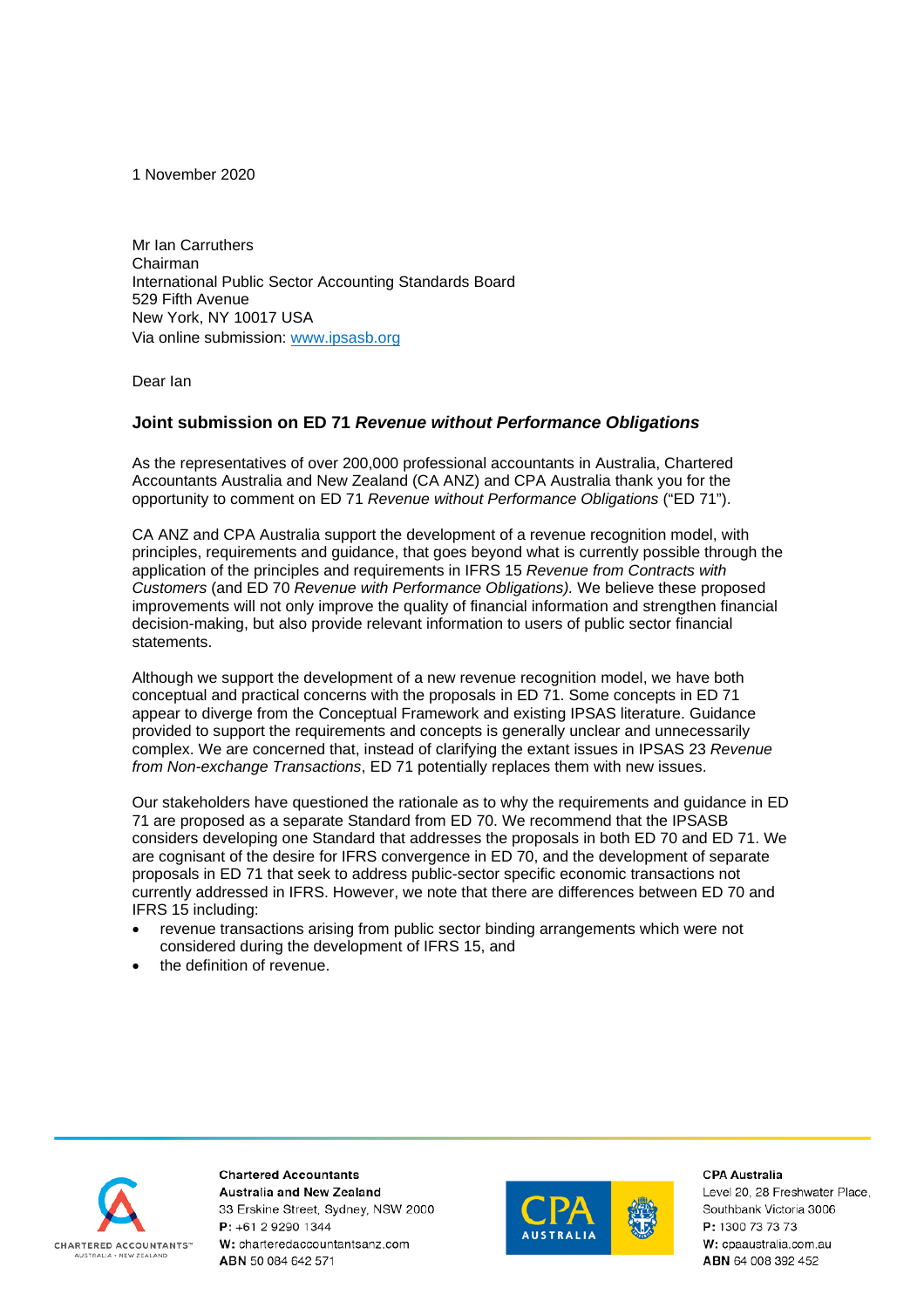One possible avenue toward a more cohesive approach that the IPSASB may wish to explore is to expand the concept of "performance obligations" (as detailed in ED 70) to include arrangements envisaged in ED 71. This approach would not only ensure the requirements are contained in one Standard, but also address the concerns we raise with the current proposed approach in ED 71. We appreciate this may require some consequential redevelopment of the proposals in ED 72 *Transfer Expenses*.

We believe the IPSASB needs to develop its proposals further for the reasons stated above and in our detailed responses in the **Attachment.**

Should you have any questions about the matters raised in this submission or wish to discuss them further, please contact either Amir Ghandar (CA ANZ) at [amir.ghandar@charteredaccountantsanz.com](mailto:amir.ghandar@charteredaccountantsanz.com) or Ram Subramanian (CPA Australia) at [ram.subramanian@cpaaustralia.com.au.](mailto:ram.subramanian@cpaaustralia.com.au)

Yours sincerely

**Simon Grant FCA** Group Executive – Advocacy, Professional Standing and International Development **Chartered Accountants Australia and New Zealand**

**Gary Pflugrath CPA** Executive General Manager, Policy and Advocacy **CPA Australia**



**Chartered Accountants Australia and New Zealand** 33 Erskine Street, Sydney, NSW 2000 P: +61 2 9290 1344 W: charteredaccountantsanz.com ABN 50 084 642 571



**CPA Australia**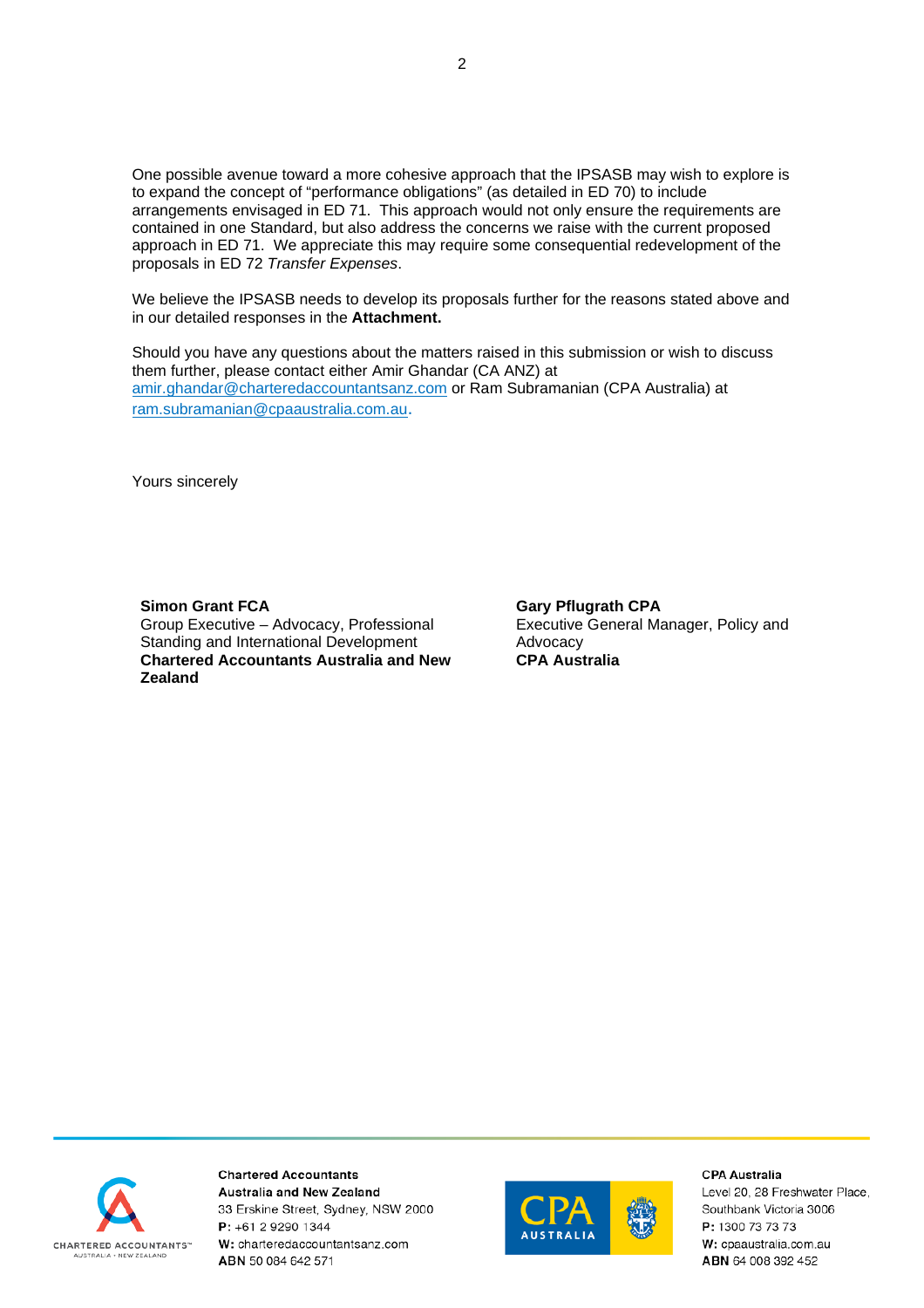# **Attachment**

**Specific Matter for Comment 1 (Paragraphs 14–21)**

**The ED proposes that a present obligation is a binding obligation (legally or by equivalent means), which an entity has little or no realistic alternative to avoid and which results in an outflow of resources. The IPSASB decided that to help ascertain whether a transfer recipient has a present obligation, consideration is given to whether the transfer recipient has an obligation to perform a specified activity or incur eligible expenditure.**

**Do you agree with the IPSASB's proposals that for the purposes of this [draft] Standard,**  *Revenue without Performance Obligations***, a specified activity and eligible expenditure give rise to present obligations? Are there other examples of present obligations that would be useful to include in the [draft] Standard?**

We do not agree with these proposals in Specific Matter for Comment 1 (SMC 1). Our outreach to members and other key stakeholders suggests that, rather than addressing the challenges of revenue deferral highlighted below, the proposals create additional and different challenges relating to:

- Complexity;
- Current understanding of liabilities; and
- Capital transfers.

We explain these new challenges in detail below. However, as stated in our cover letter, this is an important project and we encourage the IPSASB to address these issues in further developing these proposals.

### *Complexity*

The proposals make it difficult to distinguish performance obligations under ED 70, present obligations under IPSAS 19 *Provisions, Contingent Liabilities and Contingent Assets* (IPSAS 19) and/or ED 71, as well as 'no obligations' under ED 71.

Also, the concepts of performing specified activities and/or incurring eligible expenditure are often intermingled and difficult to separate in practice. Not only are these concepts difficult to separate; distinguishing them from other activities and expenditure can also be challenging. We do not believe that using the proposed concepts of 'performing specified activities' and 'incurring eligible expenditure' to determine whether there is a present obligation, makes the cut off point for revenue deferral clearer. Rather, they add to the complexity.

Our stakeholders have raised the following complexity issues arising from the proposals:

- Differentiating between "performance obligations" in ED 70, "present obligations" in ED 71 and "present obligations" in IPSAS 19;
- Time-consuming effort when considering whether to apply ED 70 or ED 71; and
- Identifying which parties to the binding arrangement should apply which proposed Standard. Given the close relationships between these EDs we believe there is a need for greater clarity on this point. Although Table 1 in the At-a-glance document accompanying ED 71 provides guidance on such identification it remains a time-consuming exercise.



**Chartered Accountants Australia and New Zealand** 33 Erskine Street, Sydney, NSW 2000 P: +61 2 9290 1344 W: charteredaccountantsanz.com ABN 50 084 642 571



**CPA Australia**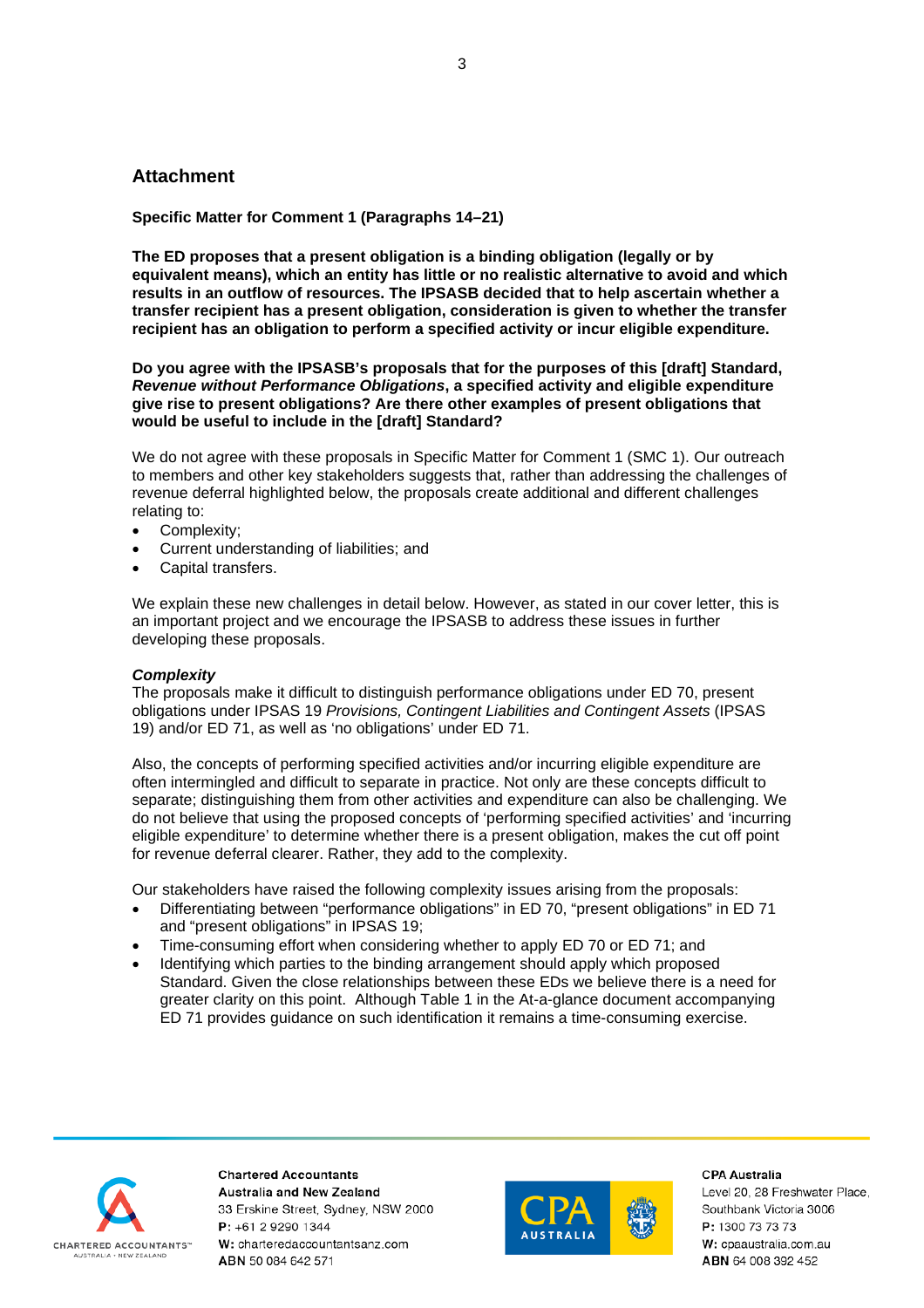Some commentators mentioned that the "Entity A" and "Entity B" naming conventions in Table 1 was not helpful.

To address the above complexity issues, our stakeholders have suggested that:

- The requirements and guidance in ED 71 be incorporated with the requirements and guidance in the proposed Standard to be developed from ED 70; and
- The ambit of "performance obligations" be expanded to accommodate for the situations described currently in ED 71 (in other words, 'ED 71 present obligations' should be part of ED 70 performance obligations).

By incorporating the requirements and guidance of ED 71 into ED 70, complex considerations regarding the scope of each proposed Standard would not be necessary. We understand that incorporating the requirements and guidance of ED 71 into ED 70 means that ED 70 would diverge even more from IFRS 15, but we believe divergence from IFRS is unavoidable. Our stakeholders noted that the applicability and usability of IPSAS are more important considerations than IFRS convergence.

Accordingly, whilst we appreciate the IPSASB's intentions in developing a Standard that aligns with IFRS 15 (ED 70), we believe a better solution would be to develop a 'fit for purpose' public sector Standard that adequately meets the revenue/income recognition needs of the public sector. Such a Standard should build on the existing requirements in IFRS 15 and provide additional/different requirements tailored to meet public sector needs.

To this end, we believe that the requirements and guidance in ED 70 applying to an entitypurchaser relationship in a binding arrangement should be reconsidered as it is very different to the IFRS 15 entity-customer relationship by means of a contract. The definition of revenue in IFRS is also different to the IPSAS definition. Therefore, divergence from IFRS 15 is unavoidable, and combining ED 70 and 71 into one Standard would be justifiable.

Our stakeholders are of the view that, if the characteristics and attributes of performance obligations relating to revenue from binding arrangements are properly defined and dealt with within one Standard, the requirements and guidance would be much less onerous to interpret and apply.

As an alternative, the IPSASB may consider keeping ED 70 and ED 71 separate, but still widen the ambit of "performance obligations" in ED 70 to include 'present obligations' envisaged in ED 71. This would result in the proposals in ED 71 being limited to addressing revenue without both performance obligations and present obligations. Our preference however is for a combined Standard.

## *Current understanding of liabilities*

We are concerned about the implications of the proposals in ED 71 for the existing understanding of when liabilities should be recognised, as described in the Conceptual Framework and IPSAS 19. Having the same term, "present obligation," in both ED 71 and IPSAS 19, is confusing. Our stakeholders also found it confusing having a separate term for "performance obligations" in ED 70 and "present obligations" for potentially the same binding arrangement and/or transfer provider-recipient relationship in ED 71.



**Chartered Accountants Australia and New Zealand** 33 Erskine Street, Sydney, NSW 2000 P: +61 2 9290 1344 W: charteredaccountantsanz.com ABN 50 084 642 571



**CPA Australia**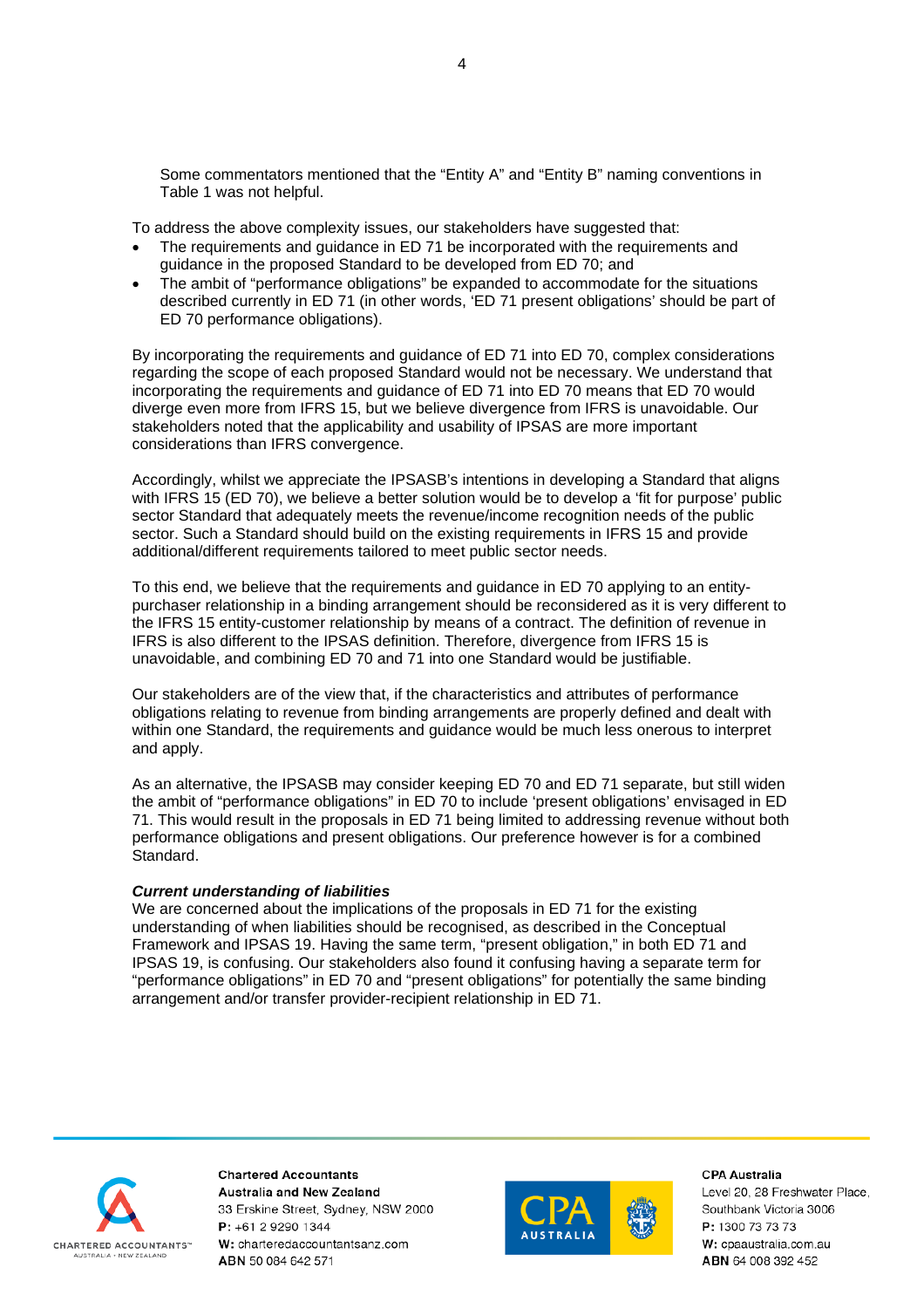Furthermore, it is sometimes not clear from ED 71 whether the "present obligation" *to incur eligible expenditure or carry out a specified activity* is an obligation towards the transfer provider. We believe the nature of the liability is the same whether it is a liability to return resources to the transfer provider, or a liability to incur eligible expenditure and/or carry out a specified activity. Both are commitments towards the same transfer provider and not with third parties.

For example, paragraph 17 does not specify that the obligation *to incur eligible expenditure or carry out a specified activity* is with the transfer provider (and not to other parties). We believe that the 'other party' of the liability for the "performance obligation" under ED 70 and for the "present obligation" under ED 71 is the transfer provider (and not third parties). The nature of the liability in both cases is related to revenue deferral, which is linked to a binding arrangement. This similarity would also justify our recommendation to merge the proposals into one Standard.

The issues around our current understanding of liabilities are complicated further by the discussion in paragraphs 22-26 ("Enforceability of binding arrangements – substance over form"). Those paragraphs require subjective judgements that are difficult to apply in practice. Also, the "substance over form" discussion in those paragraphs appears to conflict with the Conceptual Framework (CF). ED 71 confuses legally binding obligations (CF paragraph 5.22) with non-legally binding obligations (CF paragraphs 5.23-5.26).

We encourage the IPSASB to consider the "present obligation" in ED 71 in the context of "legally binding" or "non-legally binding" obligations as set out in the CF to ensure consistency.

We do not agree with paragraph 24 of ED 71 that states that:

*If past experience or knowledge indicates that the transfer provider never enforces an arrangement if a breach occurs, then the transfer recipient may conclude that the arrangement is not enforceable in substance*.

We believe a binding arrangement does not require a history of enforcement of similar agreements or even an intention of the customer to enforce rights. Enforceability depends solely on the customer's (transfer provider) capacity to enforce its rights. The Australian Accounting Standard AASB 15, paragraph F16 contains useful guidance to consider on this matter.

### *Capital Transfers*

We do not believe the proposals in ED 71 adequately address the accounting for capital transfers. There is insufficient clarity around whether capital transfers should be recognised over the construction period of the underlying asset, or over both the construction period and the period over which the asset is utilised to fulfil the conditions of the binding arrangement. We suggest that the IPSASB further develops the accounting requirements proposed in paragraphs 108 and 109 and accompanying Application Guidance to provide sufficient guidance on how to account for capital transfers. We also suggest that the IPSASB should clarify the definition of capital transfers with respect to whether such transfers should relate to specific assets (e.g. a building) or capital assets in general (e.g. roads).



**Chartered Accountants Australia and New Zealand** 33 Erskine Street, Sydney, NSW 2000 P: +61 2 9290 1344 W: charteredaccountantsanz.com ABN 50 084 642 571



**CPA Australia**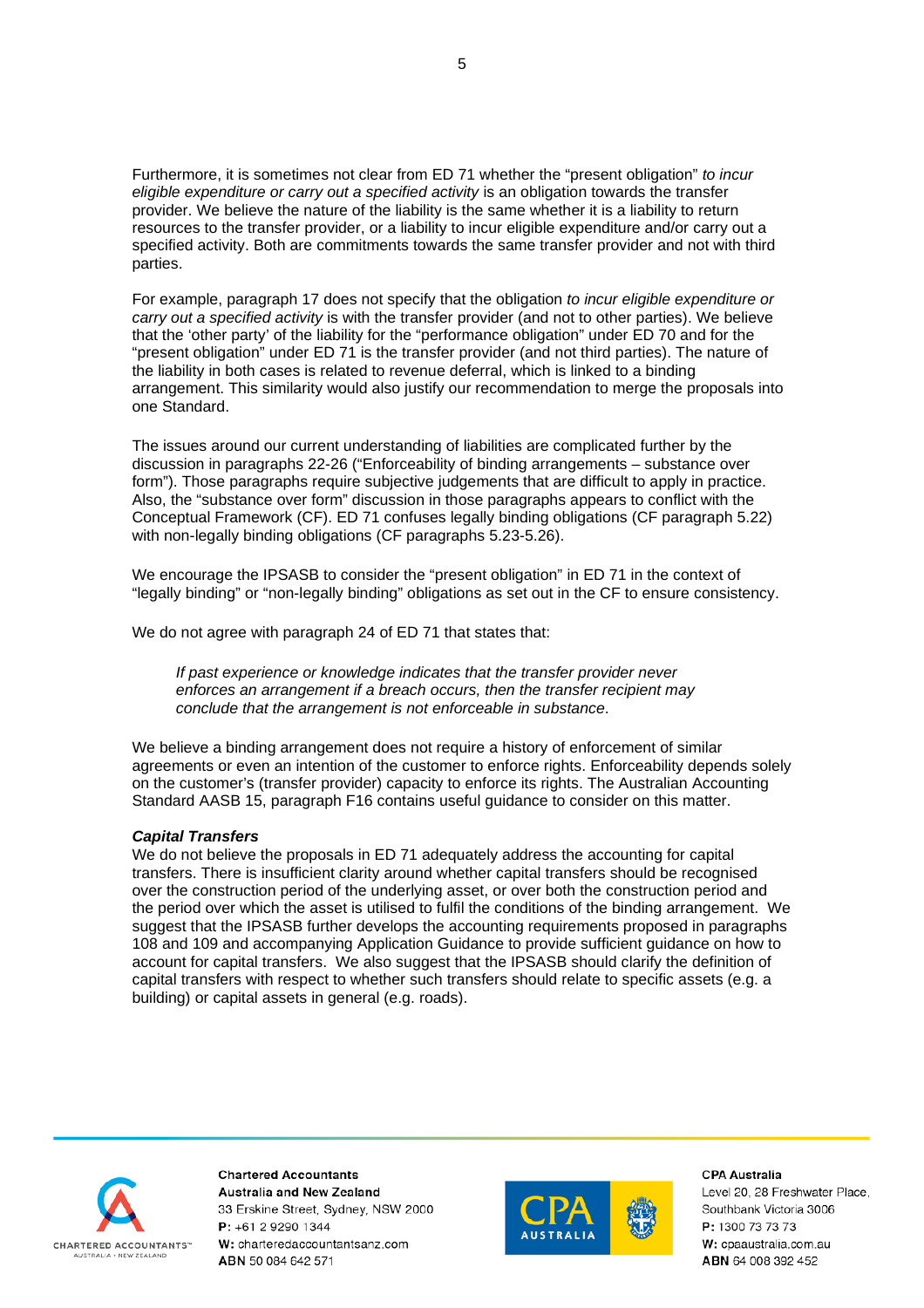## **Australian context and background**

The AASB adopted and adapted IFRS 15 in AASB 15 and developed Appendix F to AASB 15 to provide additional implementation guidance for applying the principles and requirements of IFRS 15 to not-for-profit constituents including public sector entities. The AASB also developed AASB 1058 *Income from Not-for-profit Transactions* (AASB 1058) to address income that is not addressed in AASB 15.

Feedback we have received from our Australian constituents indicates there are practical challenges in applying the principles and requirements in AASB 15 and AASB 1058 for public sector and not-for-profit sector revenue/income recognition. This includes constituents seeking to defer revenue received through grants and other sources, where such grants place obligations on the recipient that need to be fulfilled over a period of time. However, these obligations do not meet the AASB 15 / IFRS 15 or AASB 1058 criteria for revenue deferral. Examples we have encountered include research grants – a topic discussed in ED 71.

This topic has also been discussed by the AASB, as constituents have sought clarity around the application of AASB 15 / AASB 1058 to research grant arrangements. We understand inconsistencies in applying the requirements of AASB 15 and AASB 1058 continue to arise. We are also aware of circumstances where entities are seeking to treat receipts as a financial liability on the basis of "termination of convenience" clauses included in the agreement. This allows entities to defer the receipts as a financial liability and derecognise them as the obligations in the agreement are fulfilled. These matters highlight practical challenges associated with the application of IFRS 15 principles to certain public sector arrangements that give rise to revenue/income recognition challenges.

In the August 2017 Consultation Paper, *Accounting for Revenue and Non-Exchange Expenses,*  the IPSASB identified the need to develop accounting requirements for transactions that were neither non-exchange transactions (addressed in IPSAS 23) nor revenue transactions that were based on enforceable obligations with performance obligations (proposed to be addressed through ED 70 that is based on IFRS 15). We acknowledge that the IPSASB has sought to address this previously identified need through the proposals set out in ED 71. Whilst we support the intentions of the IPSASB in developing the proposals in ED 71, for the reasons stated in this submission, we believe the IPSASB should develop its proposals further to ensure the needs of stakeholders are suitably addressed.

# **Specific Matter for Comment 2 (Paragraph 31)**

**The flowchart that follows paragraph 31 of this [draft] Standard illustrates the process a transfer recipient undertakes to determine whether revenue arises and, if so, the relevant paragraphs to apply for such revenue recognition. Do you agree that the flowchart clearly illustrates the process? If not, what clarification is necessary?**

We believe that the flowchart illustrates the process, subject to the following comments:

• The flowchart does not adequately deal with the scope paragraphs of ED 71. We suggest the flowchart keeps to the process in ED 71 and does not confuse readers by references to other Standards if they are not needed (e.g. references to ED 70 and IPSAS 19).



**Chartered Accountants Australia and New Zealand** 33 Erskine Street, Sydney, NSW 2000 P: +61 2 9290 1344 W: charteredaccountantsanz.com ABN 50 084 642 571



CPA Australia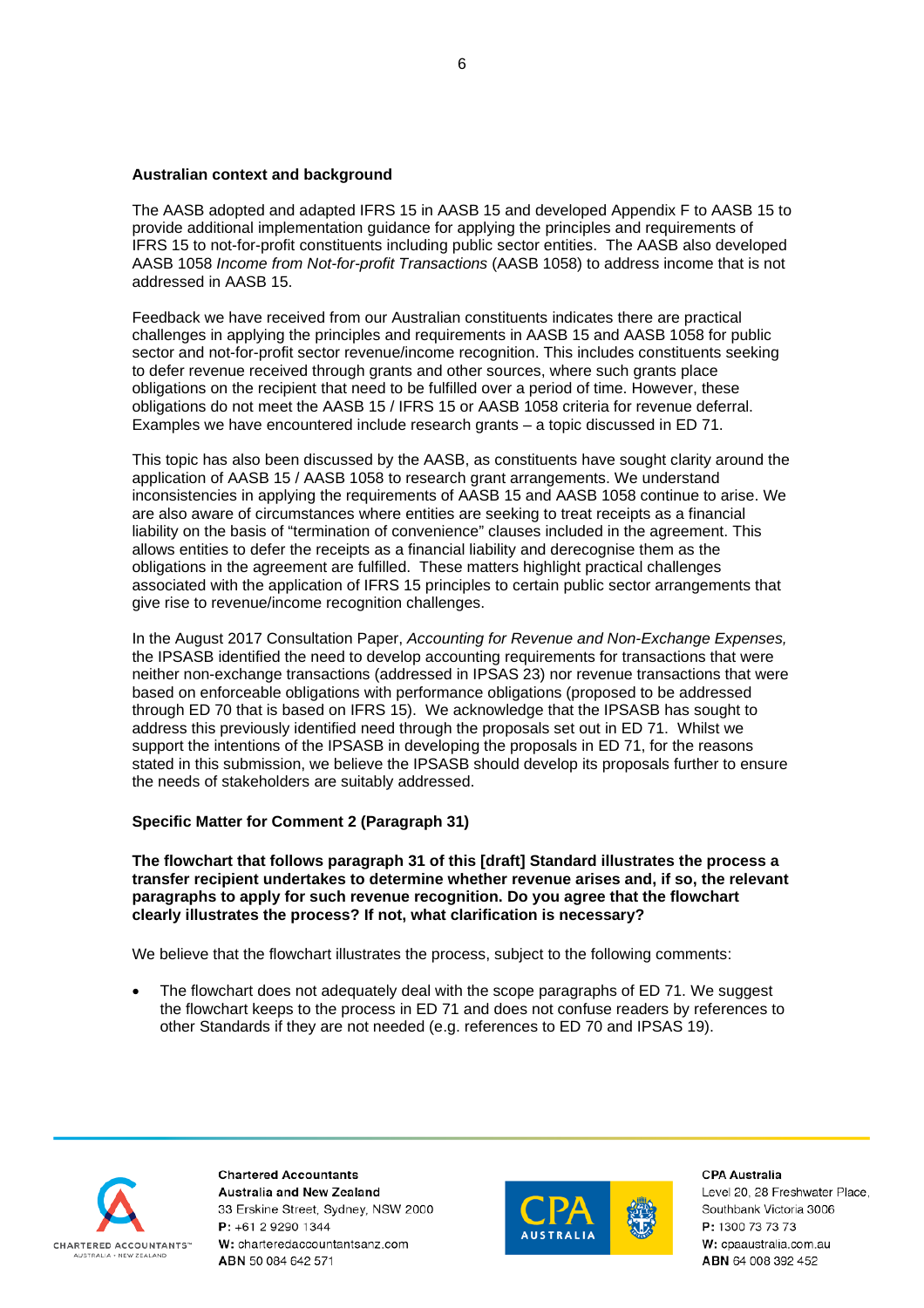- The blocks in the flowchart dealing with ED 70 should refer to the scope paragraph, not the application guidance.
- The flowchart is conceptually incorrect in relation to considering disclosure where an asset is not recognised (i.e. when the answer is "no" to the first question at the top of the flowchart). The next step in the flow chart is then disclosure; however, our view is that disclosure is only considered when an item does meet the definition of an asset but does not satisfy recognition criteria (see the CF, par. 6.9 and ED 71, par. 44).

## **Specific Matter for Comment 3 (Paragraphs 57–58)**

**The IPSASB decided that a transfer recipient recognizes revenue without performance obligations but with present obligations when (or as) the transfer recipient satisfies the present obligation.**

**Do you agree that sufficient guidance exists in this [draft] Standard to determine when a present obligation is satisfied and when revenue should be recognized? For example, point in time or over time. If not, what further guidance is necessary to enhance clarity of the principle?**

As stated in our response to SMC 1, we believe the guidance is too complex to apply. We have both conceptual and practical concerns, and therefore encourage the IPSASB to reconsider the requirements set out in the main section of the proposed Standard, along with the proposed guidance that accompanies them.

Paragraphs 54-55 require the recognition of revenue as a residual amount after the liability is recognised. This appears to conflict with paragraphs 57-58 as these paragraphs require the recognition of revenue first, followed by the recognition of a liability as a residual amount.

### **Specific Matter for Comment 4 (Paragraphs 80–81)**

**The IPSASB decided that the objective when allocating the transaction price is for a transfer recipient to allocate the transaction price to each present obligation in the arrangement so that it depicts the amount to which the transfer recipient expects to be entitled in satisfying the present obligation. The amount of revenue recognized is a proportionate amount of the resource inflow recognized as an asset, based on the estimated percentage of the total enforceable obligations satisfied.**

**Do you agree sufficient guidance exists in this [draft] Standard to identify and determine how to allocate the transaction price between different present obligations? If not, what further guidance is necessary to enhance clarity of the principle?**

As stated in our response to SMC 1, we believe that in practice, it would be difficult to allocate the transaction price between specified activities and eligible expenditure. We also do not believe there is sufficient guidance to assist with splitting the components of the transfer between transactions that fall within the scope of ED 70 and transactions that fall within the scope of ED 71.



**Chartered Accountants Australia and New Zealand** 33 Erskine Street, Sydney, NSW 2000 P: +61 2 9290 1344 W: charteredaccountantsanz.com ABN 50 084 642 571



**CPA Australia**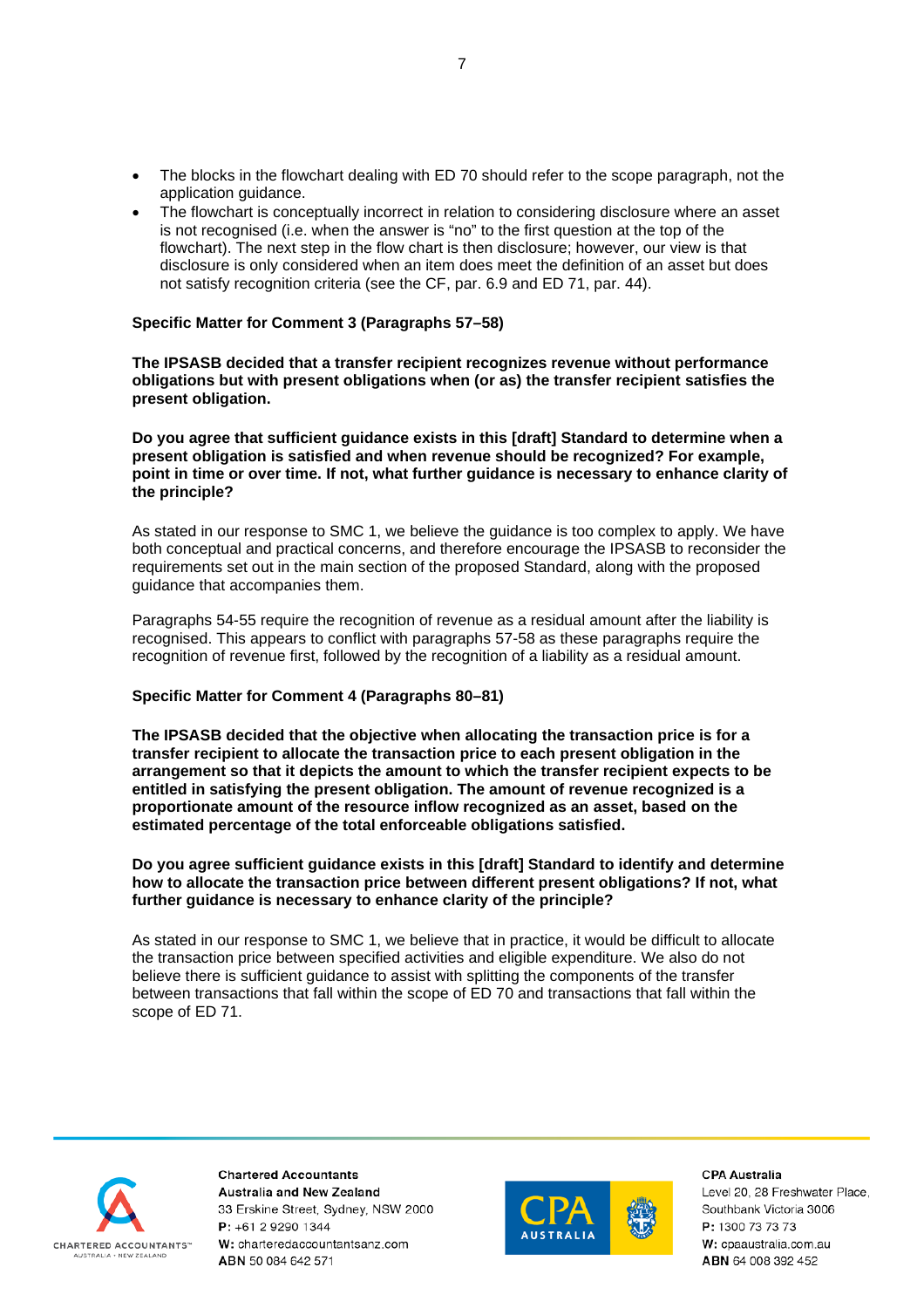As stated in our response to SMC 3 above, paragraphs 54-55 require the recognition of revenue as a residual amount after recognising the liability, which appears to conflict with paragraph 81, which requires the recognition of revenue first, followed by the recognition of the liability as a residual amount. We suggest that the IPSASB gives consideration to the structure and approach taken in AASB 1058 as this Standard sets out clear logic on the recognition of a liability with reference to other Standards in the first instance, followed by the recognition of revenue as a residual amount.

Although AASB 1058 does not adequately address the need for revenue deferral that is intended in ED 71, we suggest that the IPSASB gives consideration to the structure and logic adopted in AASB 1058 as a way forward in further developing the proposals in ED 71.

### **Specific Matter for Comment 5 (Paragraphs 84–85)**

**Do you agree with the IPSASB's proposals that receivables within the scope of this [draft] Standard should be subsequently measured in accordance with the requirements of IPSAS 41,** *Financial Instruments***? If not, how do you propose receivables be accounted for?**

We agree that receivables that are financial instruments should be subsequently measured in accordance with IPSAS 41. However, we believe that the application of the amortised cost requirements in IPSAS 41 to receivables not within the scope of IPSAS 41 (i.e. that are not financial instruments) should be complemented by additional application guidance.

### **Specific Matter for Comment 6 (Paragraphs 126–154)**

**The disclosure requirements proposed by the IPSASB for revenue transactions without performance obligations are intended to provide users with information useful for decision making, and to demonstrate the accountability of the transfer recipient for the resources entrusted to it.**

**Do you agree the disclosure requirements in this [draft] Standard provide users with sufficient, reliable and relevant information about revenue transactions without performance obligations? In particular, (i) what disclosures are relevant; (ii) what disclosures are not relevant; and (iii) what other disclosures, if any, should be required?**

We believe that the disclosure requirements are too onerous and will result in disclosures that are unnecessarily long and complex, especially when compared to the disclosures proposed for revenue transactions within scope of ED 70 and to the disclosures required in IPSAS 23. Disclosure requirements that are too complex do not aid user understandability of financial statements.

We request that the IPSASB provides an explanation in the Basis for Conclusions of how disclosures proposed for binding arrangement balances and allocations of transaction prices are relevant to the decision-making needs of users.



**Chartered Accountants Australia and New Zealand** 33 Erskine Street, Sydney, NSW 2000 P: +61 2 9290 1344 W: charteredaccountantsanz.com ABN 50 084 642 571



**CPA Australia**